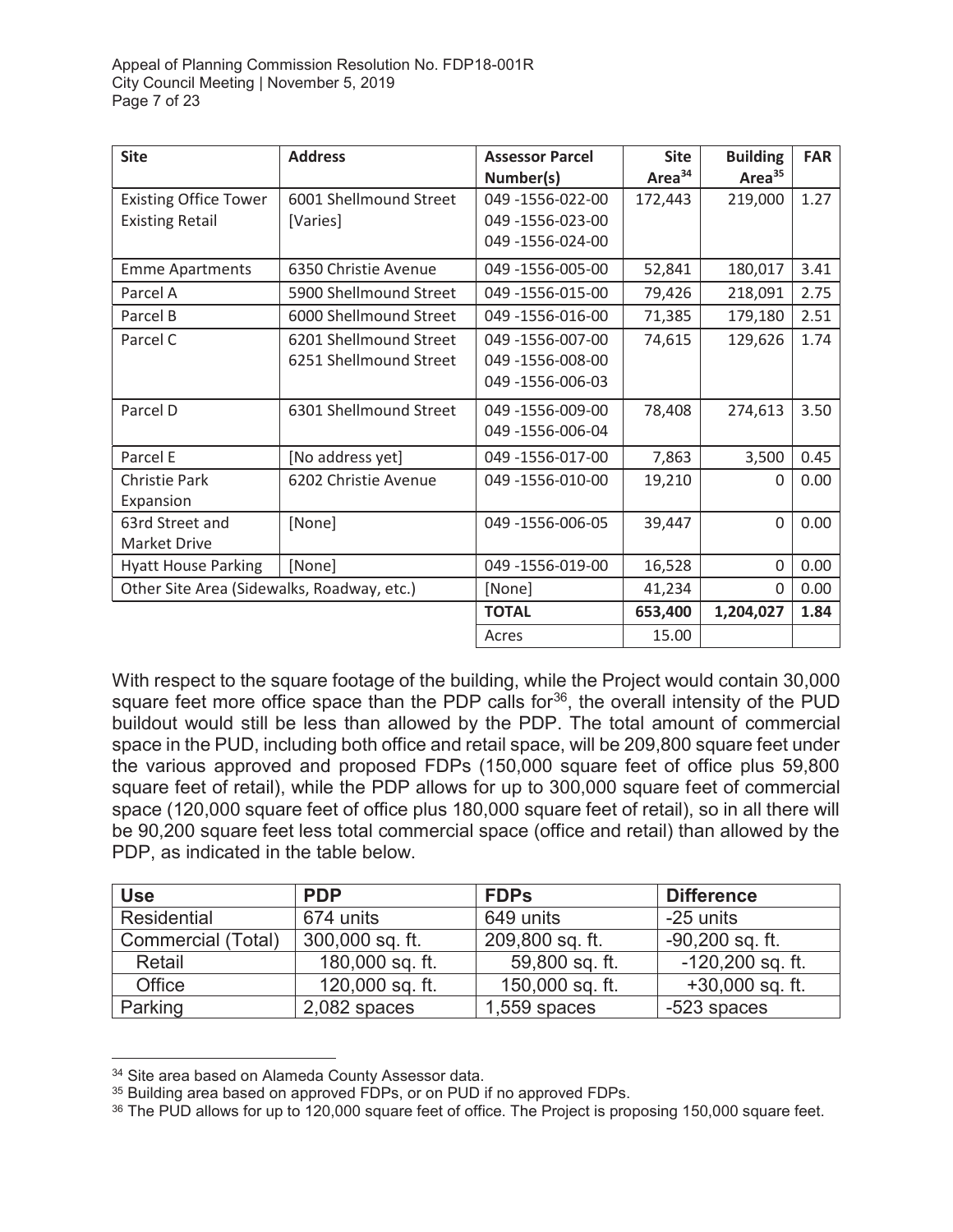With respect to building height, the Appellant contends that the 120 feet height should not apply to the entire area of the Parcel B building because the approved PUD/PDP plans show a gray polygon with the notation "120' H", which Appellant asserts should be interpreted as the only portion of the site where the building is allowed to extend up to 120 feet.<sup>37</sup> However, an approved PUD/PDP sets certain parameters including the general mix of uses, height, density and floor area ratio. The purpose behind a PUD/PDP is to allow flexibility in final design in a setting where key parameters have been approved. Therefore, there are no physical designs of buildings in the approved preliminary development plans because the designs of the buildings are determined through the FDP process and not the PUD/PDP process.38 This allows opportunities for developers and designers to develop a master plan for large parcels that would then be built over a long period of time. It is in this context that, in deciding whether to approve the Project, the City Council must consider whether the Project is consistent with the PDP based on the evidence in the record. Therefore, the finding to be made is that of "substantial conformance" to the approved PDP.

None of the approved Marketplace FDPs match exactly with the approved schematic PUD/PDP plans. For example, the PUD/PDP plans include a notation of "40' H" for the southeast portion of the site that is now referred to as "Parcel D",<sup>39</sup> whereas the approved FDP for Parcel D includes a height of 80 feet on the same portion of the site<sup>40</sup>. With respect to analyzing the massing of the Project, the approved PDP plans do not include any renderings and, instead, consist of site plans for different phases, axonometric figures showing illustrative massing of various buildings, a shadow study, a parking table and a plan for pedestrian, transit and bicycle improvements at completion.<sup>41</sup> Instead, the PUD Conditions of Approval provide for any fixed parameters, as discussed above. Staff therefore believes there is substantial evidence in the record to support a finding by the City Council that the Project substantially conforms to the PDP.

Staff also notes that Appellant's design alternatives<sup>42</sup> propose extending the 120-foot height of the building well beyond the gray polygon noted as "120' H" in the PUD/PDP plans. If it were the case that the 120 foot height cannot extend beyond this polygon, then the design alternatives that the Appellant offered would not be viable.

# **b. Satisfaction of Conditions of Approval**

The Conditions of Approval adopted by the City Council for the Marketplace Redevelopment Planned Unit Development/Preliminary Development Plan (PUD/PDP) are included in the administrative record as AR1033-AR1092. These conditions include

 $\overline{a}$ 

plans-06-15-15 (Accessed on October 18, 2019.)

<sup>37</sup> AR2886-2887

<sup>38</sup> AR1093-AR1109 (Approved PDP Plans).

<sup>39</sup> AR1098, site plan for Marketplace Redevelopment – Phase III on page 5 of approved PDP plans. <sup>40</sup> http://www.ci.emeryville.ca.us/DocumentCenter/View/10201/10---Marketplace-Parcel-D-FDP-approved-

<sup>41</sup> AR1093-AR1109 (Approved PDP Plans).

<sup>42</sup> AR2360-AR2369 (Appellant's "Building Planning Options")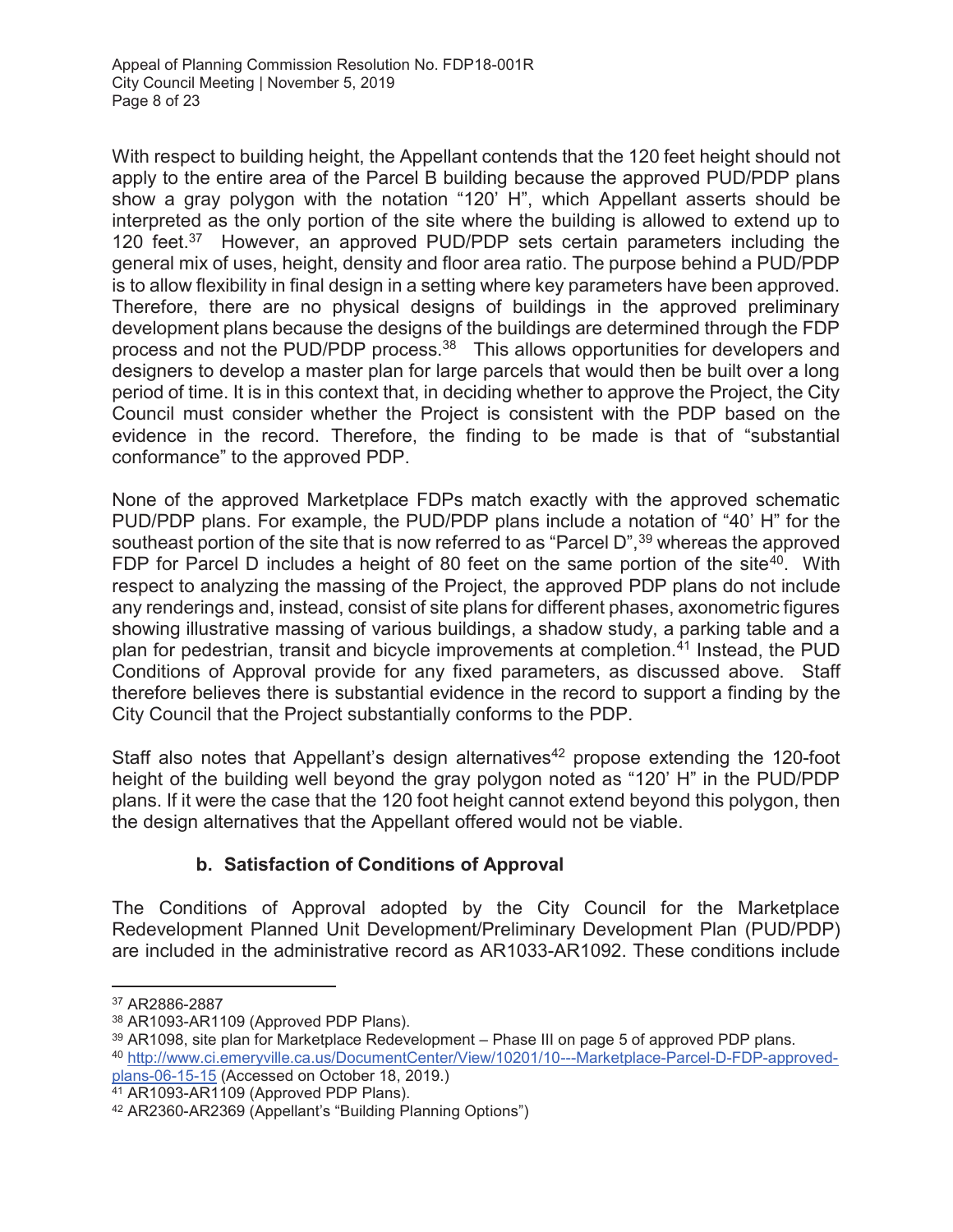standard City conditions such as indemnification and application to successors in interest, EIR mitigation measures, and conditions applying to each phase of development of the PUD/PDP.

As discussed in more detail below, the City Council may find the Project is consistent with the conditions of approval of the Marketplace Redevelopment Project Preliminary Development Plan (PUD04-02). Specifically, the City Council may find the Project complies with PUD Conditions of Approval II.E and III.A.3.d (regarding Design), and II.K.1 (regarding Traffic), as follows:

## **i. Design**

Condition of Approval II.E includes "Design Related" conditions, which incorporates EIR mitigation measure AES 1. The Project complies with these conditions as follows. (Articulation and public art are addressed separately following this "Design" section).

*PUD Condition of Approval, II.E.1: "Proposed structures shall adequately reference and be visually compatible with and not detract from the surrounding industrial buildings43"*

The buildings on Parcels A, C and D are not industrial buildings, and therefore, are not relevant to this condition. The only existing surrounding industrial building is the Public Market building, Parcel G.<sup>44</sup> The Public Market building is a 1-2 story masonry industrial adaptive re-use project that sets a precedent for the type of reference that is appropriate for the area.<sup>45</sup> The Project's "smoke stack" features and divided glass and metal window system are signature industrial type design that reference the surrounding industrial buildings. 46

*PUD Condition of Approval II.E.1, "Create streetscape vitality and enhance the pedestrian experience through detailed treatment of building facades including entryways, fenestration, and signage, vertical walls broken up with architectural detailing, protruded and recessed tower elements, stepped*back upper floors to provide appropriate height transitions to adjacent *buildings, and through the use of carefully chosen building material, texture and color47"* 

This condition of approval requires that streetscape vitality and enhanced pedestrian experience be created; it does not require stepped-back upper floors. As shown in the

<sup>43</sup> AR1041

<sup>44</sup> AR1910 (Final Parcel B FDP Plans, Sheet A1.01); AR1263-AR1267 (Staff PowerPoint presentation 12/13/18), AR1643, AR1671-AR1673 (Staff PowerPoint presentation 1/24/19), AR2054 (Applicant PowerPoint presentation 4/25/19).

<sup>45</sup> AR1910 (Final Parcel B FDP Plans, Sheet A1.01).

<sup>46</sup> AR1931-AR1922, AR1943, AR1945 (Final Parcel B FDP Plans, A3.01-A3.03, A6.02, A6.04).

<sup>47</sup> AR1041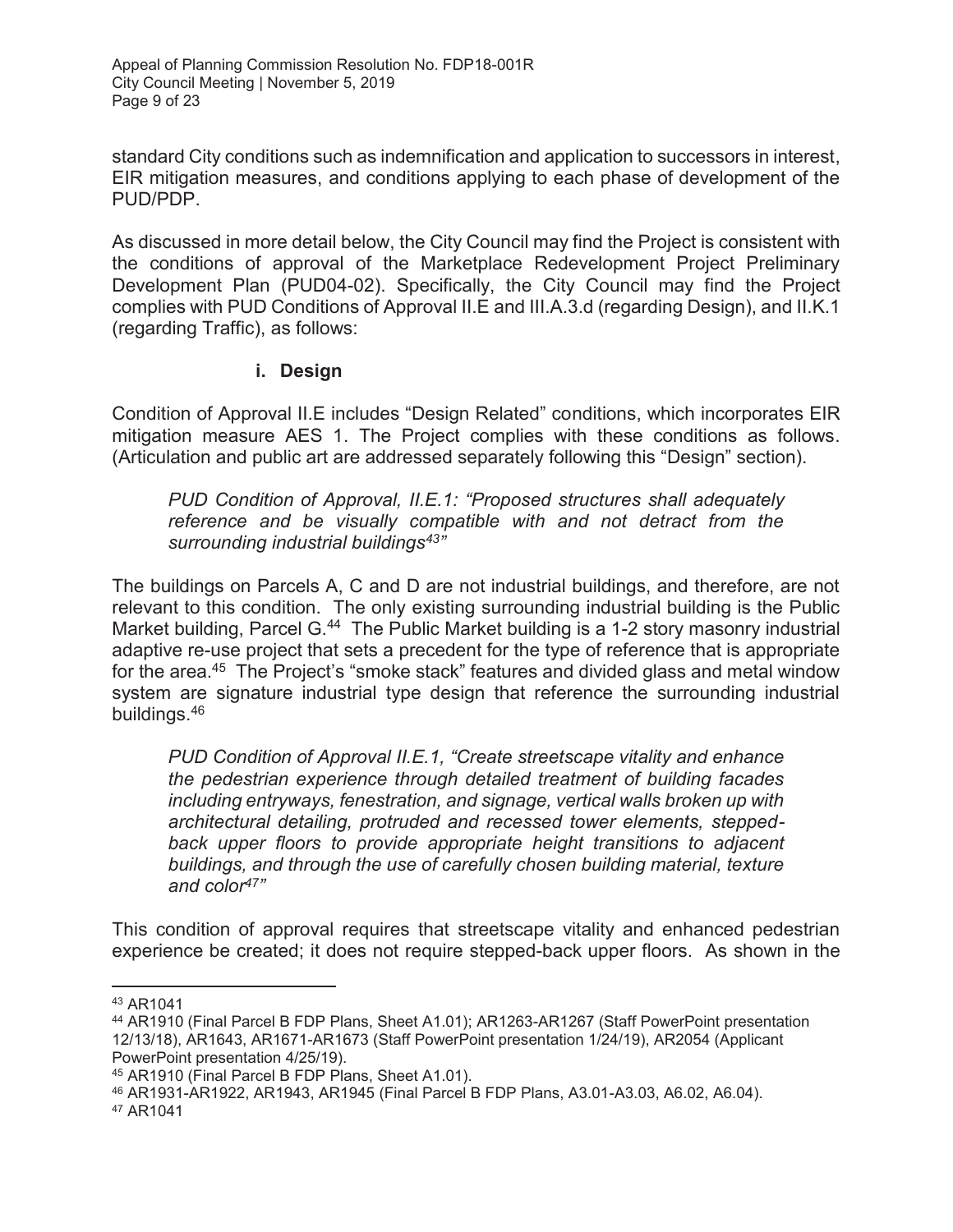Final Parcel B FDP Plans, there is substantial evidence in the record to support a finding that this condition requiring streetscape vitality and an enhanced pedestrian experience has been satisfied.<sup>48</sup> For example, see the Car and Bike Circulation plan on Sheet A2.11<sup>49</sup>, the Pedestrian Circulation plan on Sheet A2.12<sup>50</sup>, the Storefront Details on Sheets A3.09-A3.11<sup>51</sup>, and Perspective Views 1 and 2 on Sheets A6.02-A6.03<sup>52</sup>. In addition, "tower elements" referenced in the condition are not applicable as the "tower" refers to a 175-feet tall residential building allowed by the PDP on Parcel A (see PDP plans, which identify a "14-Level Tower" on the northern portion of what is now referred to as Parcel A<sup>53</sup>. The FDP-approved height of the entitled (but not built) Parcel A building is 86 feet and 50 feet.<sup>54</sup> However, when Parcel B and Parcel A heights are viewed together from the street, there is a height transition from the proposed height of 113 feet for Parcel B, transitioning to the approved 85 feet for the north end of Parcel A and 50 feet of the south end of Parcel  $A<sub>55</sub>$  In addition, proposed materials of stone and metal for the Project provide appropriate transition from the brick base for retail uses on the ground level of Parcel A and fiber cement panels for upper residential units.<sup>56</sup> The Project is a rectangular building, utilizing both material and texture with a glass curtain wall entry in the middle of the west elevation to break up the frontage.<sup>57</sup> In addition, a 17-foot first floor ceiling clearance is maintained to accommodate retail storefronts.<sup>58</sup> The building base and storefront design provides a coherent, consistent framework with a reasonable and refined front wall onto the street. It is anticipated that a variety of tenants will occupy the storefront spaces, thereby providing additional unique signage and potentially revised storefront wall designs.<sup>59</sup> All these features create a vital streetscape that enhances the pedestrian experience.60

51 AR1939-AR1941

56 AR2846

 $\overline{a}$ 48 See, e.g., AR1939-AR1941, AR1943-AR1945 (Final Parcel B FDP Plans, Sheets A3.09-A3.11, A6.02- A6.03).

<sup>49</sup> AR1921

<sup>50</sup> AR1922

<sup>52</sup> AR1943-AR1944

<sup>53</sup> AR1094-AR1098

<sup>54</sup> AR1098-AR1099 (PDP Plans, pp. 5-6).

<sup>55</sup> AR1942 (Final Parcel B FDP Plans, Sheet A6.01).

<sup>57</sup> AR1372 (Planning Commission Staff Report 1/24/19), AR1948 (Final Parcel B FDP Plans, Sheet A8.01).

<sup>58</sup> AR1372 (Planning Commission Staff Report 1/24/19).

<sup>59</sup> AR1944 (Final Parcel B FDP Plans, Sheet A6.03).

<sup>60</sup> AR1939-AR1941, AR1943-AR1945 (Final Parcel B FDP Plans, Sheets A3.09-A3.11, A6.02-A6.04).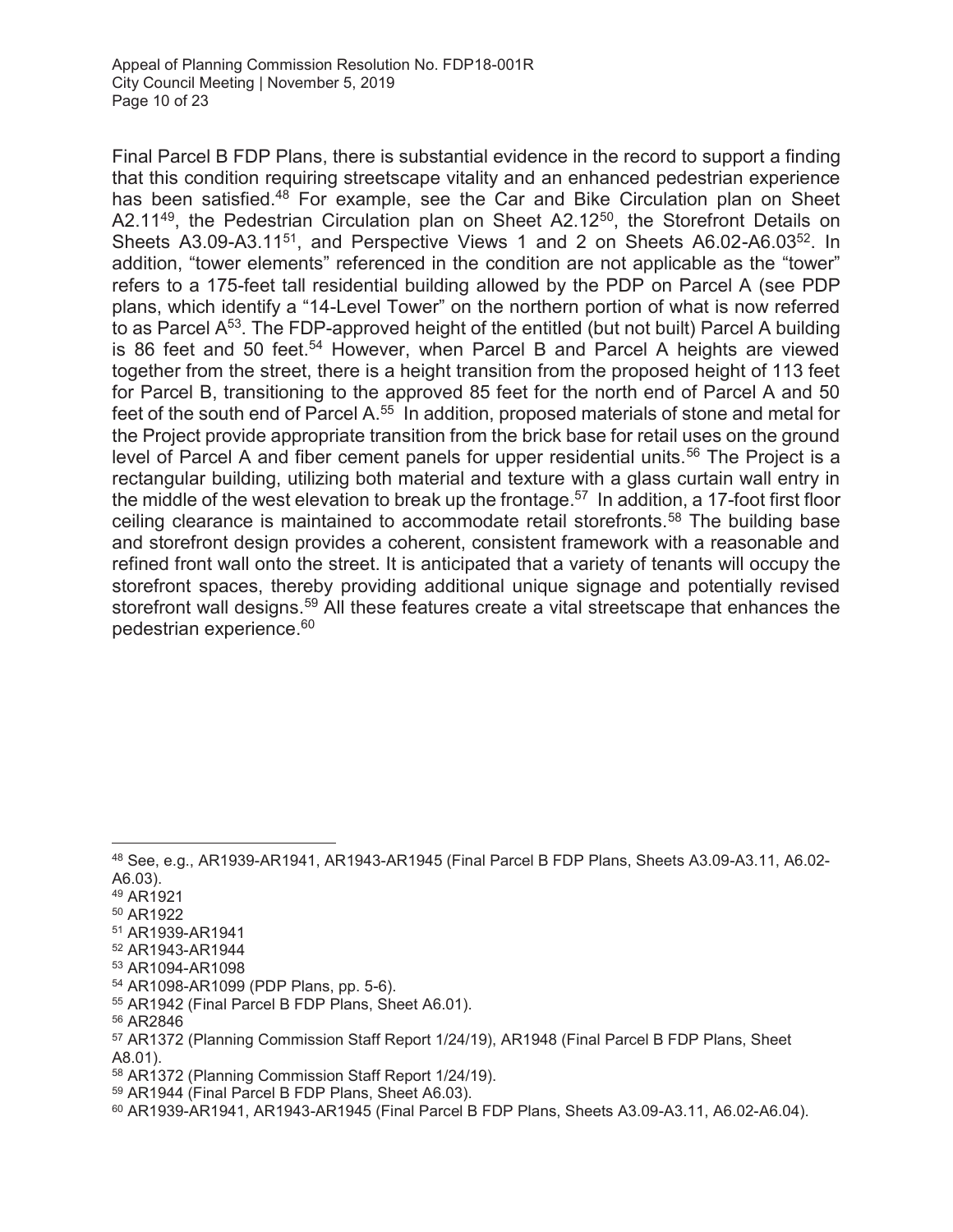*PUD Condition of Approval, II.E.1, "Exterior materials utilized in construction of new buildings, as well as site and landscape improvements, shall be high quality and shall be selected for both their enduring aesthetic quality and for their long term durability, and their compatibility with the design motif of surrounding buildings.61"* 

The building's dark gray color is consistent with the dark brick base of the adjacent Parcel A building that has been entitled but not yet constructed.<sup>62</sup> In addition, the dark gray of the Project provides an appropriate contrast to the red brick of the original Marketplace buildings across Shellmound Street.<sup>63</sup> With respect to the durability of painted materials, staff's research indicates that painted metal (aluminum) panels are naturally resistant to rusting or blistering, making it one of the most commonly used contemporary materials. These panels are often backed with a 30-year warranty by manufacturers.<sup>64</sup>

*PUD Condition of Approval, II.E. 2, "All proposed new buildings shall be shown in detail including building materials, colors, skin, and fenestration. Towers and buildings along the railroad tracks shall be articulated with treatment such as variations in building planes, colors and materials, balconies and trellises to ensure that no visual wall is created along the railroad right of way. Visible exteriors of the structures shall be designed to blend in with the urban fabric of the neighborhood.65"* 

The Project's plans include specific sheets showing architectural details for each elevation as well details for ground floor retail.<sup>66</sup> Sheet A8.01 provides for building materials and colors. In addition, Sheet A.7.0 provides articulation in the form of art panels that will be installed along the railroad right of way.<sup>67</sup> (See further discussion below.) Balconies and trellises are typically used for residential type buildings and therefore are not applicable here. Sheets A6.01 and A6.02 provide good illustrations of how the building fits and blends with the surrounding urban fabric.<sup>68</sup>

64 https://wadearch.com/blog/architectural-metal-panels-balance/ (last visited on September 6, 2019); https://architizer.com/blog/practice/details/behind-the-design-metal-cladding/ (last visited on September 6, 2019).

67 AR1947

 $\overline{a}$ 61 AR1042

<sup>62</sup> AR2831, AR2846

<sup>63</sup> AR1943 (Final Parcel B FDP Plans, Sheet A6.02).

<sup>65</sup> AR1042

<sup>66</sup> AR1931-AR1933, AR1939-AR1941, AR1943, AR1945 (Final Parcel B FDP Plans, Sheets A3.01-A3.03, A3.09-A3.11, A6.02, A6.04).

<sup>68</sup> AR1943-AR1944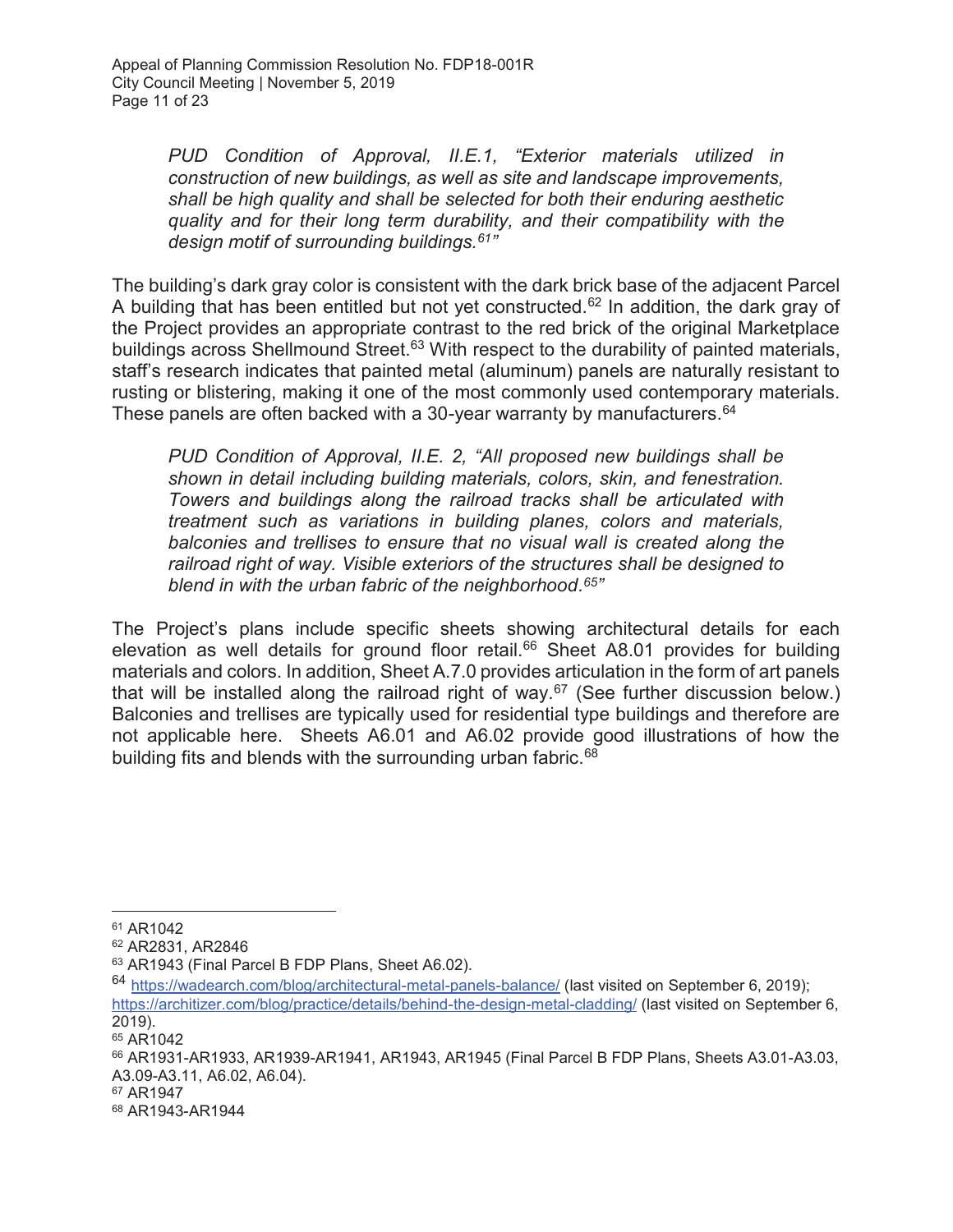## *PUD Condition of Approval, II.E. 5 "Building heights shall not exceed the heights shown in the Preliminary Development Plan.69"*

The Project is within the height limits approved by the PUD/PDP.<sup>70</sup> The PUD/PDP calls for a height of 120 feet for this building. The overall building height is 113 feet from grade to the roof.<sup>71</sup> The PDP does not prescribe what proportion of the building may extend to a height of 120 feet, and therefore the proposed building height (113 feet) conforms to the height shown in PDP (120 feet). (See further discussion above under "Building Height".)

## 1. Articulation and Public Art

*PUD Condition of Approval, II.E.1 "Design of building facades shall include sufficient articulation and detail to avoid appearance of blank walls and boxlike forms.72"*

Articulation. The term "articulation" is not defined in the Planning Regulations. However, the term does appear in several places in the Planning Regulations, from which its meaning can generally be inferred as a variation in wall plane that creates visual interest. Features that create shadow lines and reduce the appearance of an unbroken flat wall may be considered articulation. For example, in the Section of the Planning Regulations that designates Significant Structures (Section 9-5.1210), the term "articulated" is used to describe the significant features of five of the 85 buildings on the list. These include Jellybean Square at 6450 Hollis Street, Public Market West at 6005 Shellmound Street, Artist Coop North at 1420 45th Street, Peet's Coffee and Tea at 1400 Park Avenue, and Icon at 1401 Park Avenue. The pictures that illustrate these buildings in the Planning Regulations, and the descriptions of their significant features, were included in an email sent by the Community Development Director to the City Council on September 27, 201973.

As discussed above, the Project's building base and storefront design provides articulation with the use of stone, metal, and glass at the ground level. The Project's approved plans demonstrate the architectural details of the building façade, which include accent stone, metal trims, metal faced beam, stone column and tile surfaces, glass window and doors, blade signs and mounted lighting at the first level.<sup>74</sup> The rendering on Sheet A6.03 illustrates the additional articulation that is created with storefronts.<sup>75</sup>

<sup>69</sup> AR1053

<sup>70</sup> AR2224 (Appeal II, ("*While the highest level of the proposed FDP structure does not exceed the approved height for the building….*") (emphasis in original)).

<sup>71</sup> AR1372 (Planning Commission Staff Report 1/24/19, AR1931-AR1932 (Final Parcel B FDP Plans, Sheets A3.01-A3.02).

<sup>72</sup> AR1042

<sup>73</sup> AR3062-AR3065

<sup>74</sup> AR1939-AR1941 (Final Parcel B FDP Plans, Sheet A3.09-A3.11).

<sup>75</sup> AR1944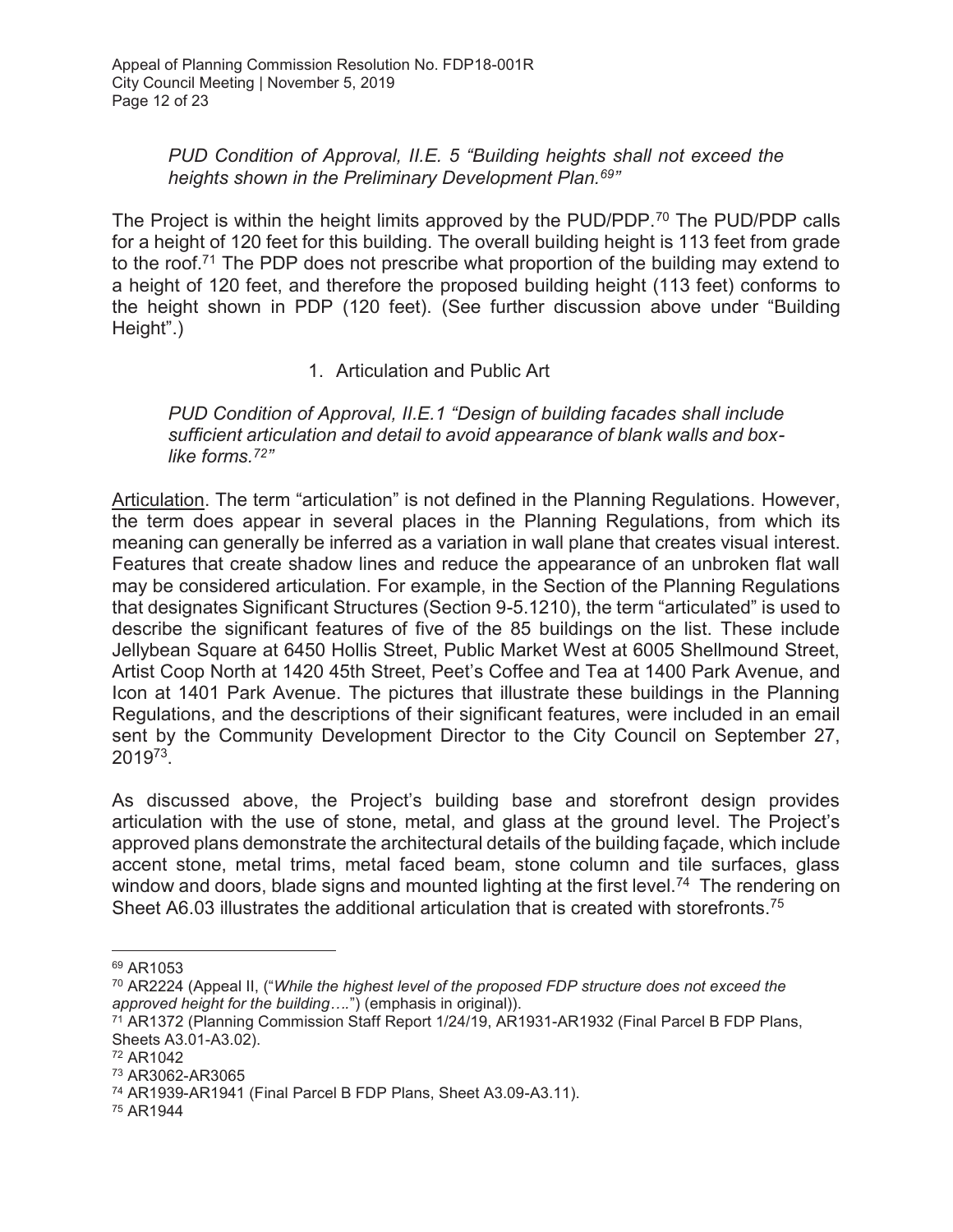The top four levels of office/laboratory will each be 16 feet in height, and are articulated using an industrial type window grid system.<sup>76</sup> Design details of elevations are shown on Sheets A3.07 and A3.08 that illustrate the glass curtain wall entryway that extends from the ground to the top floor and divided glass industrial type window system for the top levels of office.77

Public Art. The Project's four levels of concrete parking structure will each be 12 feet in height and are articulated by art panels on the east and west elevations.<sup>78</sup> Sheet A7.00 shows work examples of seven artists that have been short listed to do this work.<sup>79</sup> In addition, the Planning Commission conditions of approval require that "the open parking on the north and south elevations shall be screened with an aesthetically pleasing treatment that is compatible with that of the east and west elevations." $^{\rm 80}$ 

Article 4 of Chapter 2 of Title 3 of the Emeryville Municipal Code sets out the requirements of the "Contribution for Art in Public Places Program" 81. This program requires developers of certain private nonresidential buildings to devote an amount not less than one percent of development costs for acquisition and installation of publicly accessible art on the development site. Resolution No. 90-115<sup>82</sup>, adopted by the City Council on December 18, 1990, establishes guidelines for the implementation of the program, including that selection of the artist/artwork will be the responsibility of the private developer. The Development Agreement<sup>83</sup> ("DA") for the Marketplace Redevelopment Project, approved by the City Council by Ordinance No. 15-010 on December 1, 2015, provides for modifications to this program for the Marketplace Project. Rather than requiring public art to be provided on each individual FDP site, the DA calls for the creation of an Art Escrow Account into which the art funds for each FDP shall be deposited, to be used throughout the Marketplace Project site pursuant to a Public Market Project Art Master Plan (**"Art Master Plan"**). The DA requires the Art Master Plan to be reviewed by the Public Art Committee (**"PAC"**) on no less than three occasions, and to be approved by the Community Development Director. The PAC recommended approved of the Art Master Plan<sup>84</sup> on January 10, 2019; its approval by the Community Development Director is pending the outcome of the Parcel B project appeal.

The DA specifies that "the treatment of the east wall of the Parcel B structure may satisfy the public art obligation applicable to Parcel B pursuant to Article 4 of Chapter 2 of Title

 $\overline{a}$ 

83 AR2580-AR2756

<sup>76</sup> AR1372 (Planning Commission Staff Report 1/24/19).

<sup>77</sup> AR1937-AR1938

<sup>78</sup> AR1372 (Planning Commission Staff Report 1/24/19).

<sup>79</sup> AR1947

<sup>80</sup> AR2156-AR2197, Condition of Approval VII.A.10

<sup>81</sup> http://www.ci.emeryville.ca.us/DocumentCenter/View/149/Public-Art-Muni-Code?bidId= (Accessed October 18, 2019.)

<sup>82</sup> http://www.ci.emeryville.ca.us/DocumentCenter/View/154/Resolution-90-115?bidId= (Accessed October 18, 2019.)

<sup>84</sup> AR1380-AR1396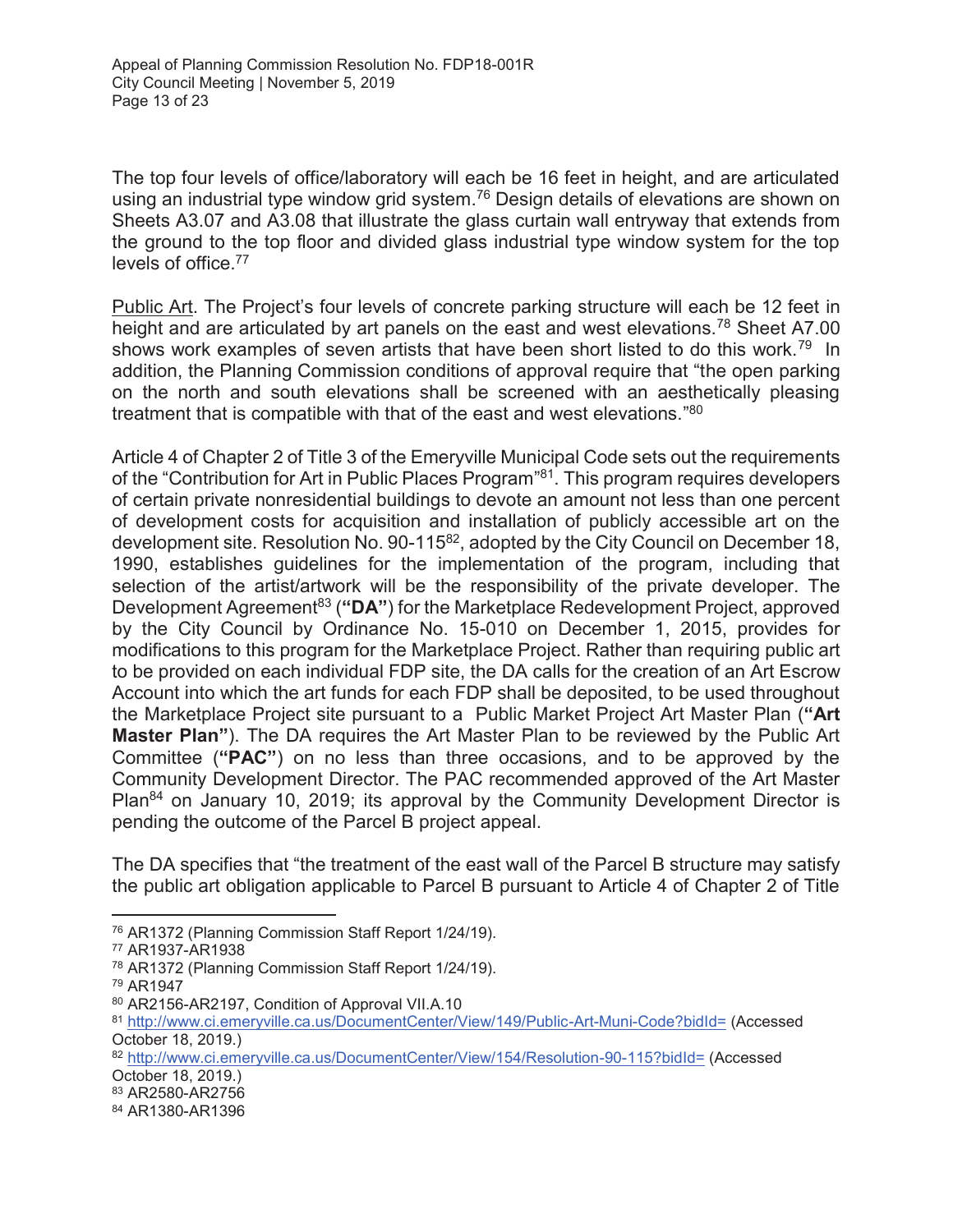3 of the EMC," and the Art Master Plan recommended for approval by the PAC identifies \$750,000 to be spent towards public art on the west elevation of Parcel B building and \$250,000 towards the eastern elevation. The Art Master Plan also identifies the artists that will be selected to do the work.

To the extent that the treatment of the east and west elevations are intended to satisfy the public art requirement, they are not subject to City approval because, as noted above, the guidelines for the Contribution for Art in Public Places Program stipulate that selection of the artist/artwork is the responsibility of the private developer<sup>85</sup>; any other façade treatment that is not intended to satisfy the requirements of the Contribution for Art in Public Places Program is subject to City review and approval. Since the Applicant is proposing to use public art to satisfy a planning condition of approval, the City Council could add a condition of approval to the FDP requiring that the public art to be applied to the building be approved by the City Council prior to issuance of a building permit, to confirm that the public art adds sufficient articulation to satisfy the requirements of PUD Condition of Approval II.E.1.

# **ii. Wind Analysis**

*PUD Condition of Approval III.A.3.d:* "*Prior to the issuance of the FDP for the Shellmound building site, the applicant shall submit a review of the design [by a] qualified wind consultant. The design review shall evaluate the architect's employment of one or more of the following design guidelines to reduce wind impacts: West or southeasterly building faces shall be articulated and modulated through the use of architectural devices such as surface articulation, variation, variation of planes, wall surfaces and heights, as well as the placement of step-backs and other features. Utilize properlylocated landscaping to mitigate winds. Porous materials (vegetation, hedges, screens, latticework, perforated or expanded metal) offer superior wind shelter compared to a solid surface86."* 

It should be noted that the "Shellmound building" cited in the EIR and the above condition of approval referred to what is now known as Parcel A; it did not include Parcel  $B^{87}$ . At Appellant's request and at Council's direction, the Applicant nonetheless conducted a wind study to determine whether the current project presented any wind impacts. This study, conducted by Certified Consulting Meteorologist Donald Ballanti and dated March 22, 201988, concludes that "based on the exposure, massing and orientation of the proposed building it would not have the potential to adversely affect ground-level winds near its base, at the proposed landscaped open spaces areas at the north and south ends of the site, within adjacent Parcel A to the south, or at properties east of the site on the

<sup>85</sup> http://www.ci.emeryville.ca.us/DocumentCenter/View/154/Resolution-90-115?bidId= (Accessed October 18, 2019.)

<sup>86</sup> AR1062

<sup>87</sup> See, for example, "Shellmound Building: Illustrative Site Plan Detail" in Figure III-6 of the EIR (AR0058) 88 AR1826-AR1830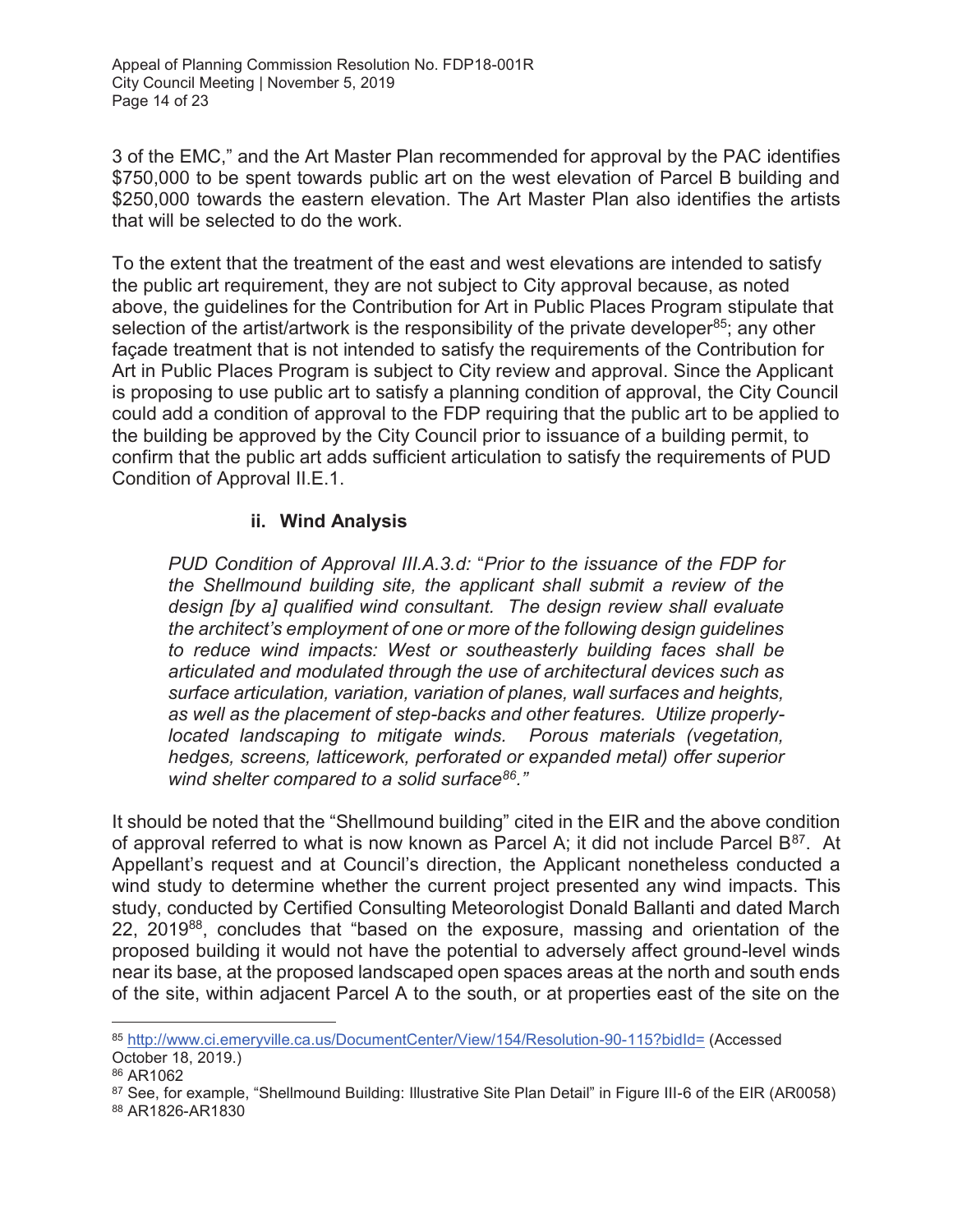far side of the UPRR train tracks." The preparation and submission of the wind study satisfies this PUD condition of approval.

# **iii. Traffic**

*PUD Condition of Approval, II.K.1: Transportation Management Plan (TDM). Prior to the issuance of each FDP, the applicant shall submit a TDM Plan.89* 

A TDM Plan identifies ways to reduce trip generation by promoting alternative means of transportation and other measures. The conditions of approval for the PDP stipulate that the applicant shall submit a TDM plan for each FDP prior to approval of the FDP. The Applicant has submitted a TDM plan which has been updated regularly. The last update occurred on March 5, 2019<sup>90</sup> and was attached to Applicant's response letter of March 25, 201991. Accordingly, this condition has been satisfied.

## **3. Conformity with Shellmound Streetscape Design Guidelines**

The Shellmound Streetscape Design Guidelines<sup>92</sup>, approved by the City Council by Resolution No. 12-145 on August 7, 2012, outline sidewalk widths, paving materials, pedestrian amenities, streetscape furniture, landscaping, and design of multi-modal facilities such as bus stops within a "project area" that extends along the Shellmound Street corridor between Christie Avenue at Bay Street, and 64th Street to the north. Parcel B is within this project area. The Guidelines stipulate, on page 5 under "Implementation and Development Context", that "the City will review each proposed plan within the project area for conformance to these guidelines to the extent feasible." The Guidelines call for a minimum sidewalk width of 12 feet with a typical width of 16 feet. In cases where a parking lane is proposed, a clear width of 8 feet is required. The Project plans are consistent with the Tentative Map<sup>93</sup> approval that was previously determined to be consistent with the Shellmound Streetscape Design Guidelines. (The Planning Commission approved the Tentative Map on October 22, 2015. The Phase I Final Map (Tract 8327) was recorded on August 23, 2016, and the Phase 2 Final Map (Tract 8334) was recorded February 9, 2017.)

#### **4. Conformity with General Plan**

All development project approvals by the Planning Commission and City Council must be consistent with the General Plan. In the case of an FDP, this refers to the General Plan

 $\overline{a}$ 

<sup>92</sup> http://www.ci.emeryville.ca.us/DocumentCenter/View/1893/Emeryville-Powell-Shellmound-Report\_Final?bidId= (Accessed on October 18, 2019.)

<sup>89</sup> AR1057

<sup>90</sup> AR1785

<sup>91</sup> AR1768-AR1774

<sup>93</sup> AR2526-AR2579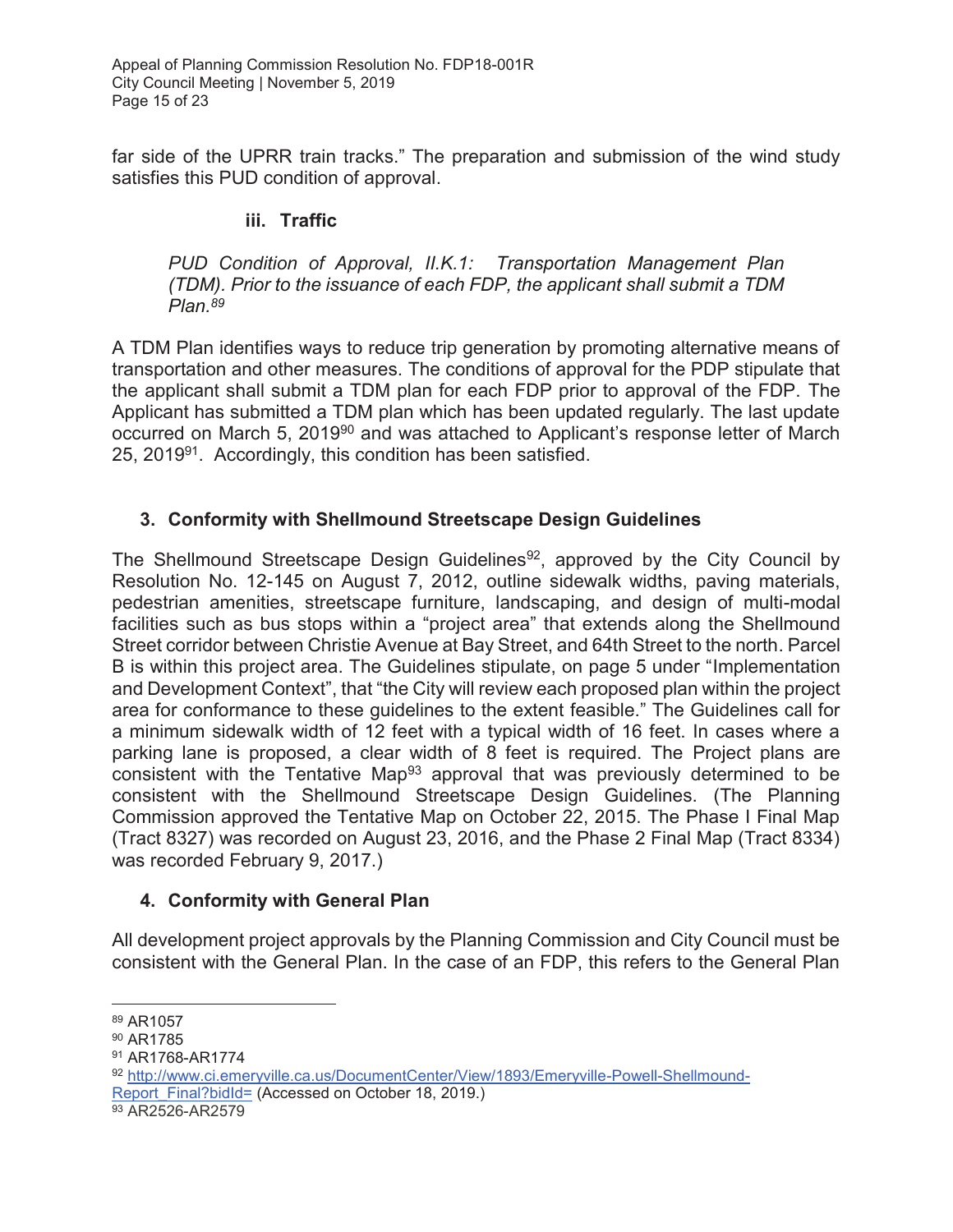that was in effect when the PUP/PDP was approved. Planning Regulations Section 9- 3.310(a) stipulates that "PUDs established prior to the adoption of these Regulations are not subject to these Regulations, but are subject to the regulations that were in effect at the time of their establishment, except that minor exterior changes and signs may be approved pursuant to the procedures for Minor Design Review in Article 4 of Chapter 7, and final development plans shall be processed in accordance with the PUD procedures in Article 10 of Chapter  $7^{94}$ ." Section 9-3.310(a)(6) lists "Marketplace Redevelopment Project, created by Ordinance No. 08-004 passed on August 5, 2008" as one such PUD that was established prior to the adoption of the current Planning Regulations. Thus, the Project is subject to the regulations and General Plan that were in effect in August 2008. Because the current Planning Regulations were adopted in February 2013, and the current General Plan was adopted in October 2009, both following approval of the Marketplace Redevelopment Project PUD, the Project is subject to the prior Zoning Ordinance and General Plan and not the current Planning Regulations and General Plan.

Ordinance No. 08-00495 approving the Marketplace Redevelopment Project PUD on August 5, 2008 includes the following:

"The City Council of the City of Emeryville makes the following findings pursuant to Emeryville Municipal Code Section 9-4.85.5<sup>96</sup>:

1. The Marketplace Redevelopment project is consistent with and conforms to the goals, objectives and policies of the City of Emeryville General Plan, and helps to implement several of the general goals of the General Plan relating to the development of a variety of uses in a compatible way, redevelopment of an underutilized and underdeveloped area with an aesthetically pleasing "downtown" grid pattern development, complementing and enhancing the surrounding neighborhood. The proposed development will strengthen the City's tax base while respecting the natural, scenic and historic resources of the City and it will provide increased opportunities for cultural entertainment, services and facilities to the citizens of the City. The project also fulfills the General Plan objectives to promote development of new housing and to create mixed use opportunities in area currently underutilized as surface parking lots and warehouse buildings."

Notably, the required findings for approving an FDP contained in Planning Regulations Section 9-7.1004(b) do not include a finding that the FDP is consistent with the General Plan. This is because the key finding for approving an FDP is that it "substantially conforms to the preliminary development plan", and a PDP is required to conform to the General Plan in effect when it was approved. Therefore, by logical extension, an FDP is required to conform to the General Plan in effect when the PDP was approved, which is

<sup>94</sup> i.e., Final Development Plans now require Planning Commission rather than City Council approval.

<sup>95</sup> AR1026-AR1032

<sup>96</sup> This refers to the Section of the previous Zoning Ordinance containing the required findings for PUDs.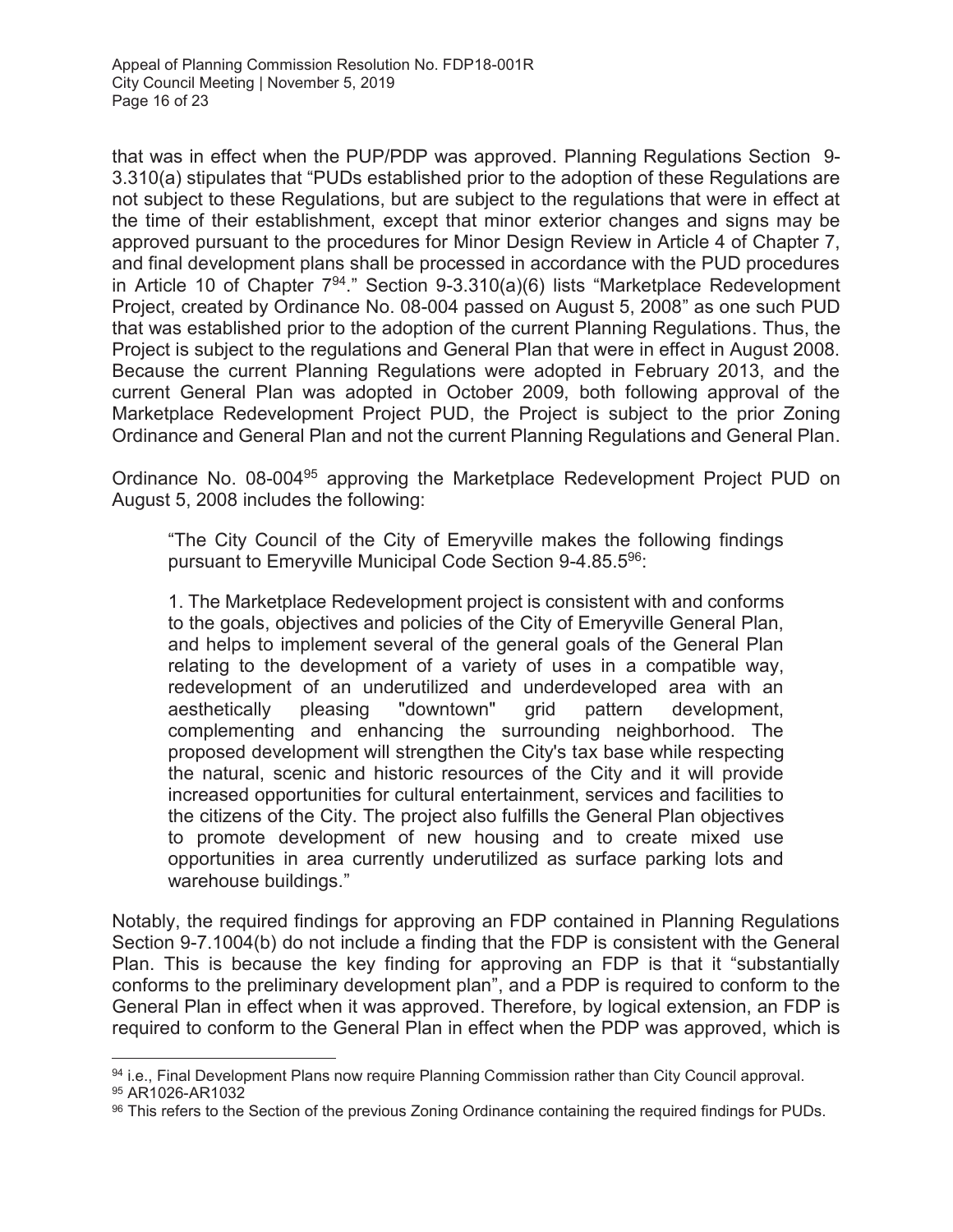not necessarily the current General Plan. This means that polices and goals that are included in the current General Plan, but that were not in the General Plan when the PDP was approved, do not apply to the proposed FDP. Consequently, the Appellant's contention that the Project is inconsistent with General Plan Urban Design Element goals and policies, including goal UD-G-11 and policies UD-P-33, UD-P-36, and UD-P-38, is moot because these goals and policies were not part of the General Plan that was in effect when the PDP was approved, and therefore do not apply to the Project.

## **5. Environmental Status**

On July 15, 2008, the City Council certified the Environmental Impact Report for the Marketplace Redevelopment project as adequate under the California Environmental Quality Act ("**CEQA**"), following the Planning Commission's recommendation on May 22, 2008 (Resolution Number  $08-126^{97}$ ). The EIR was applied to the Project as part of the City's actions and in doing so, the City adopted Findings of Fact Regarding Impacts and Mitigation Measures<sup>98</sup>, a Mitigation Monitoring and Reporting Program<sup>99</sup> for the project, Findings of Fact Concerning Alternatives<sup>100</sup>, and a Statement of Overriding Considerations<sup>101</sup>. The impacts that could not be mitigated to a less than significant level related to traffic and air quality were deem ed acceptable because the project would advance local plans for the City, create jobs, and generate revenue.

Public Resources Code Section 21166 and its corresponding CEQA Guidelines Section 15162 provide that once an EIR has been prepared, no subsequent or supplemental EIR shall be required by the lead agency unless:

(1) substantial changes are proposed in the project which will require major revisions to the previous EIR or Negative Declaration due to the involvement of new significant environmental effects or a substantial increase in the severity of previously identified significant effects;

(2) substantial changes occur with respect to the circumstances under which the project is undertaken which will require major revisions of the previous EIR or Negative Declaration due to the involvement of new significant environmental effects or a substantial increase in the severity of previously identified significant effects; or

(3) new information of substantial importance, which was not known and could not have been known with the exercise of reasonable diligence at the time the previous EIR was certified as complete or the Negative Declaration was adopted, shows any of the following:

- 98 AR0954-AR0987
- 99 AR0988-AR1009
- 100 AR1010-AR1015

<sup>97</sup> AR0952-AR0953

<sup>101</sup> AR1016-AR1021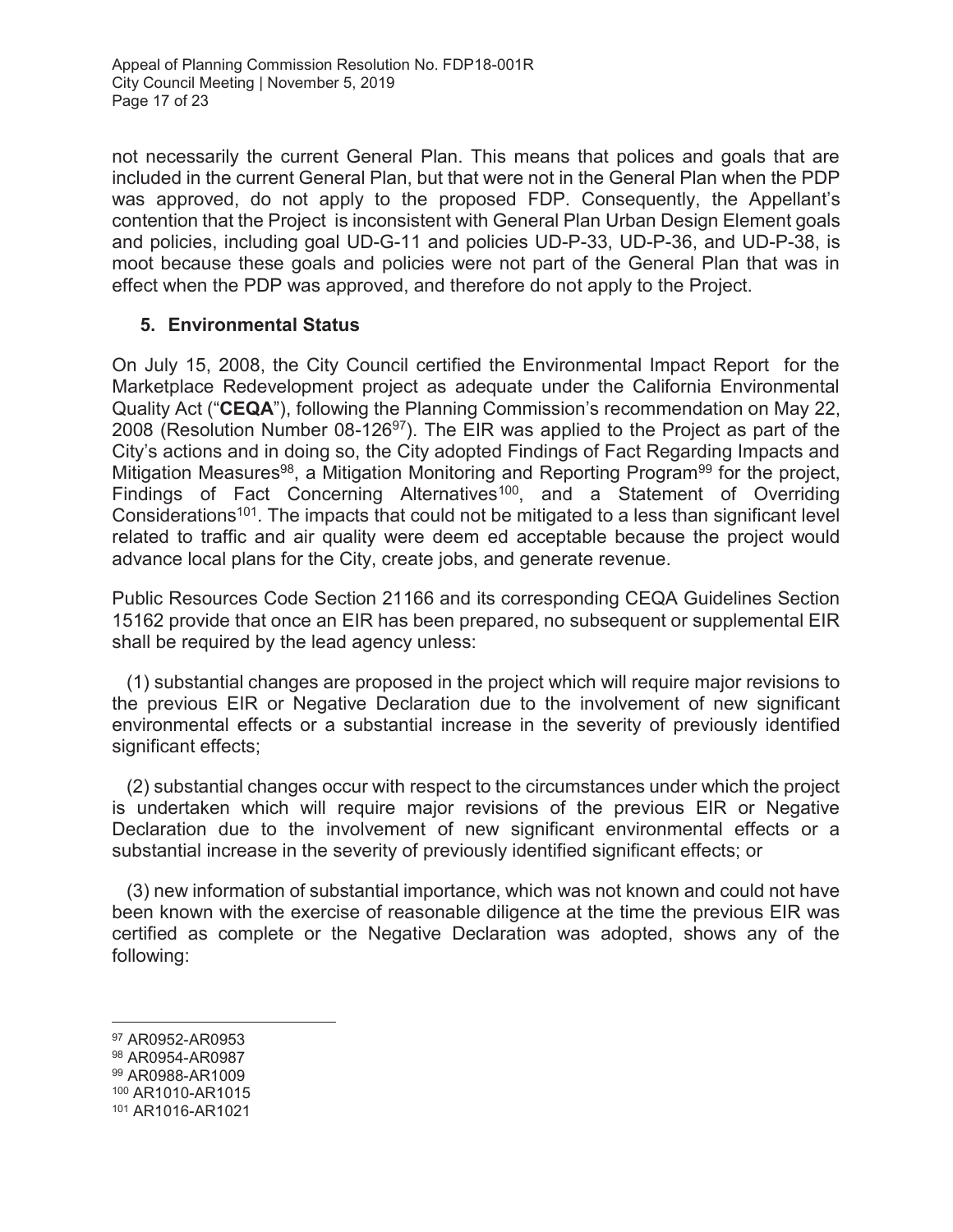- (A) The project will have one or more significant effects not discussed in the previous EIR or Negative Declaration;
- (B) Significant effects previously examined will be substantially more severe than shown in the previous EIR;
- (C) Mitigation measures or alternatives previously found not to be feasible would in fact be feasible, and would substantially reduce one or more significant effects of the project, but the project proponents decline to adopt the mitigation measure or alternative; or
- (D) Mitigation measures or alternatives which are considerably different from those analyzed in the previous EIR would substantially reduce one or more significant effects on the environment, but the project proponents decline to adopt the mitigation measure or alternative.

CEQA Guidelines Section 15164(e) provides that a brief explanation of the decision not to prepare a subsequent EIR pursuant to CEQA Guidelines Section 15162 should be included in an addendum to an EIR, the lead agency's findings on the project, or elsewhere in the record.

The Marketplace EIR applies to the Project. An Environmental Checklist for the Public Market Parcel B Final Development Plan ("Marketplace Checklist") was prepared<sup>102</sup> which more particularly discusses whether there have been substantial changes in the proposed Project, or to the circumstances under which the Project will be undertaken, or whether new information of substantial importance, which was not known and could not have been known with the exercise of reasonable diligence at the time the EIR was certified as complete, exists and thus preparation of a subsequent EIR is required pursuant to CEQA Guidelines Section 15162. As detailed in the Marketplace Checklist, there have been no substantial changes in the proposed Project, or to the circumstances under which the Project will be undertaken, and no new information of substantial importance exists which would require preparation of a subsequent EIR.

In addition, a detailed traffic analysis was included in the  $EIR<sup>103</sup>$  for the Project, and a building-specific traffic analysis has been done for each subsequent FDP. In particular, as required by TRAF-1b, the Applicant has submitted a traffic study prepared by Kimley Horn<sup>104</sup> that concludes that the proposed Project will not result in trip generation and traffic impacts that were not analyzed in the EIR.Concerning traffic analysis for Parcel B, Kimley Horn prepared a Trip Generation Evaluation dated December 12, 2018<sup>105</sup> prior to the approval of the FDP that concluded that the proposed office, retail and parking uses

- 103 AR0004-AR0951
- 104 AR1396-AR1402
- 105 AR1397-AR1402

 $\overline{a}$ 102 AR1403-AR1468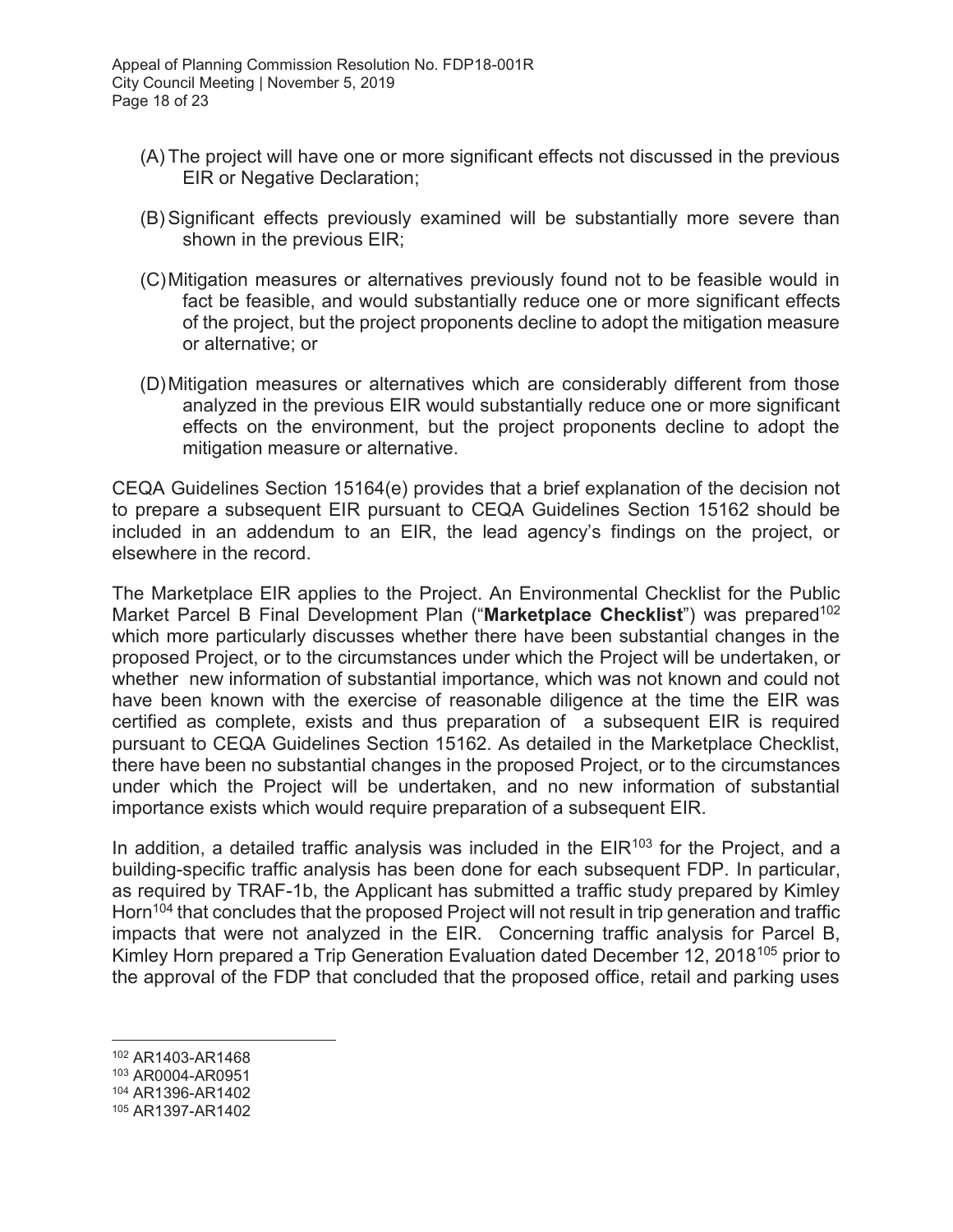would result in fewer AM and PM peak hour trips when compared to the approved 2008 PDP.

The Applicant response letter also includes an update by Kimley Horn entitled "Traffic Response to Appeal Letter<sup>"106</sup> that concludes that: "the vehicle trips for an office use occur at different times than for a retail use. However, the trip generation analysis that was conducted in the Emeryville Public Market Parcel B – Trip Generation Evaluation Final Letter, dated December 12, 2018 accounts for these differences. While only focusing on the peak hour of traffic in the AM and PM periods, the previous 2008 EIR and the proposed Parcel B were compared using trip generation rates from the industry standard Institute of Transportation Engineers (ITE) Trip Generation Manual. The trip generation rates are developed based on surveys collecting traffic counts during the AM and PM periods of adjacent street traffic at various sites throughout the country based on the square footage and land use. This evaluation concluded that the proposed Project would generate fewer AM and PM peak hour trips."

With respect to wind, the analysis by both Applicant and Appellant show that the Project would not yield any wind impacts. The EIR points out that the CEQA Guidelines do not include any specific criterion for the evaluation of a project's wind effects, and neither the State of California nor the City of Emeryville have established criteria or standards for judging the effects of development projects on wind. For the purposes of evaluating the Marketplace Project, the EIR considered wind to have a potentially significant impact if:

The *exposure, orientation* and *massing* of a proposed structure can be expected to substantially increase ground-level winds in pedestrian corridors or public spaces near the project site. Since the ambient wind (undistributed by buildings) in Emeryville seldom exceeds 36 mph, a project must substantially increase winds for this threshold to be exceeded.107

In other words, if the Project creates ground-level winds that exceed 36 mph, then the Project has a significant impact.

The EIR concludes that implementation of two mitigation measures, WIND-1a and WIND-1b, would reduce any potential impact to a less-than-significant level. Generally, these mitigation measures required certain types of landscaping and building structures to be incorporated into the building designs of Parcel A. WIND-1b required an examination of the fourth floor breezeway between the Amtrak pedestrian bridge and the proposed Parcel A building to ensure that winds did not exceed 36 mph. Specifically, these mitigation measures state as follows:

 $\overline{a}$ 106 AR1786-AR1791

<sup>107</sup> AR0345 (EIR (emphasis in original)).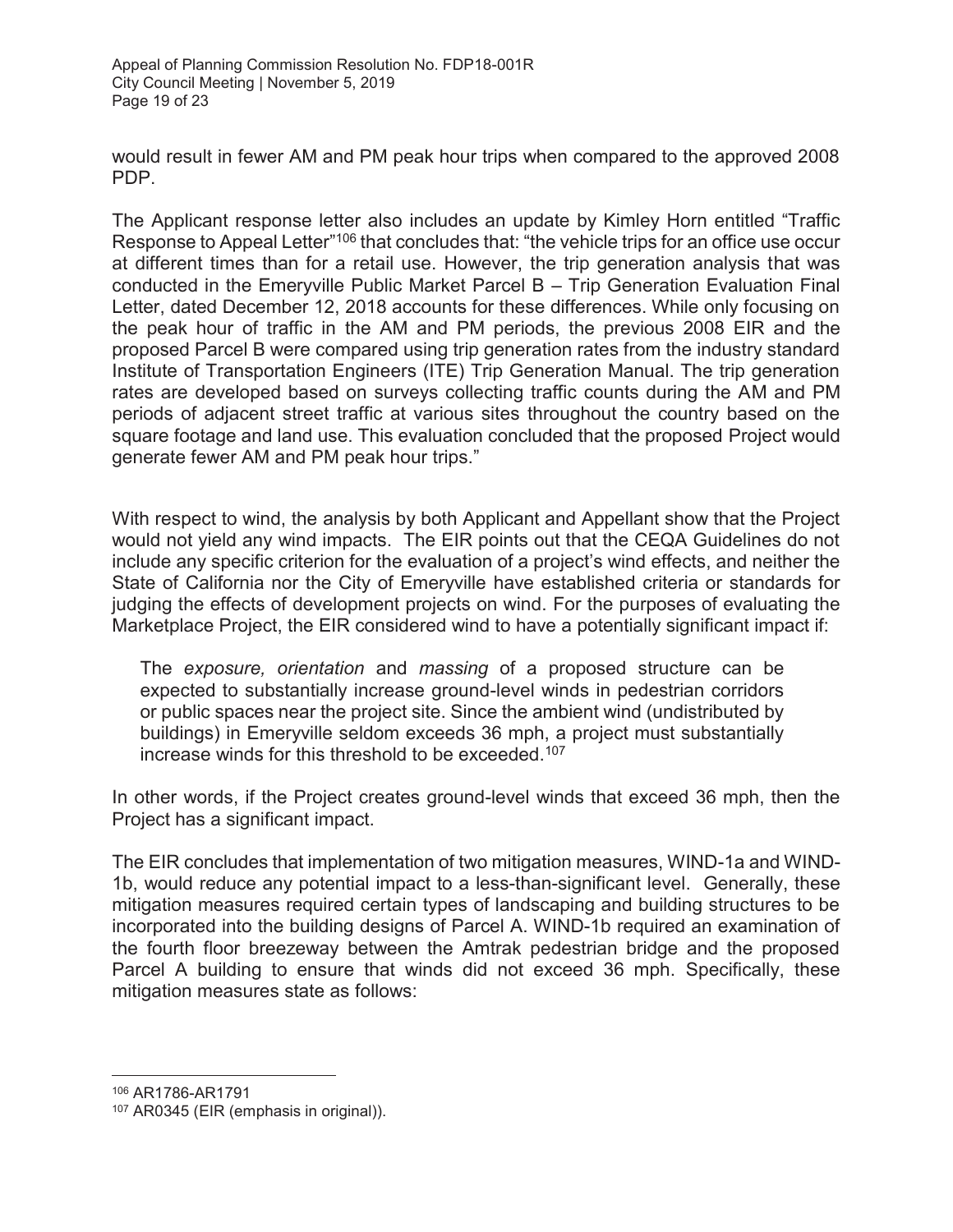*WIND-1a: Final design of the roof deck open space terraces on the Shellmound building shall be heavily landscaped to reduce wind and improve usability and shall incorporate porous materials or structures (e.g., vegetation, hedges, screens, latticework, perforated or expanded metal) which offer superior wind shelter compared to solid surfaces. Outdoor*  furnishings, such as tables, shall either be weighted or attached to the *deck.108*

*WIND-1b: Scale model wind tunnel or computerized computational fluid dynamics testing shall be conducted to determine how strong winds will be through the fourth floor breezeway between the Amtrak pedestrian bridge to the west side of the building. If winds through the breezeway exceed 36 mph, the breezeways design shall be altered to reduce wind speeds below this threshold. Alternatively, to avoid testing, the design of the breezeway could be altered with the addition of glazing at the west side opening. Testing or design modifications would reduce this impact to a less-thansignificant-level.109*

Neither of these mitigation measures are worded broadly to apply to the entire PDP; rather, they specifically apply to the Parcel A breezeway area as described in the EIR, not to development on Parcel B. Therefore, the wind mitigation measures do not specifically apply to the Project on Parcel B. (The 167-unit residential project proposed for Parcel A has previously been approved by the Planning Commission and was not appealed, so its approval is final and the EIR mitigation measures for it are not at issue.)

The Applicant nonetheless conducted a wind study to determine whether the current Project presented any wind impacts. This study, conducted by Certified Consulting Meteorologist Donald Ballanti and dated March 22, 2019<sup>110</sup>, concludes that "based on the exposure, massing and orientation of the proposed building it would not have the potential to adversely affect ground-level winds near its base, at the proposed landscaped open spaces areas at the north and south ends of the site, within adjacent Parcel A to the south, or at properties east of the site on the far side of the UPRR train tracks."

Applicant then prepared and submitted a Pedestrian Wind Study conducted by RWDI, dated May 13, 2019<sup>111</sup>. The Pedestrian Wind Study was based on the construction of a scale replica of the Parcel B site and surroundings which were tested in a wind tunnel to simulate the winds approaching and interacting with the Project site. The study concluded that, of the 45 locations analyzed, in the Existing Configuration<sup>112</sup>, 24 locations currently have wind levels exceeding 11 miles per hour ten percent of the time, which is identified

<sup>108</sup> AR0046, AR0347

<sup>109</sup> AR0046, AR0347

<sup>110</sup> AR1826-AR1830

<sup>111</sup> AR2074-AR2096

<sup>&</sup>lt;sup>112</sup> "Existing Configuration" includes the existing Marketplace retail and office buildings and the Marketplace Parcels A, C, and D buildings (AR2077)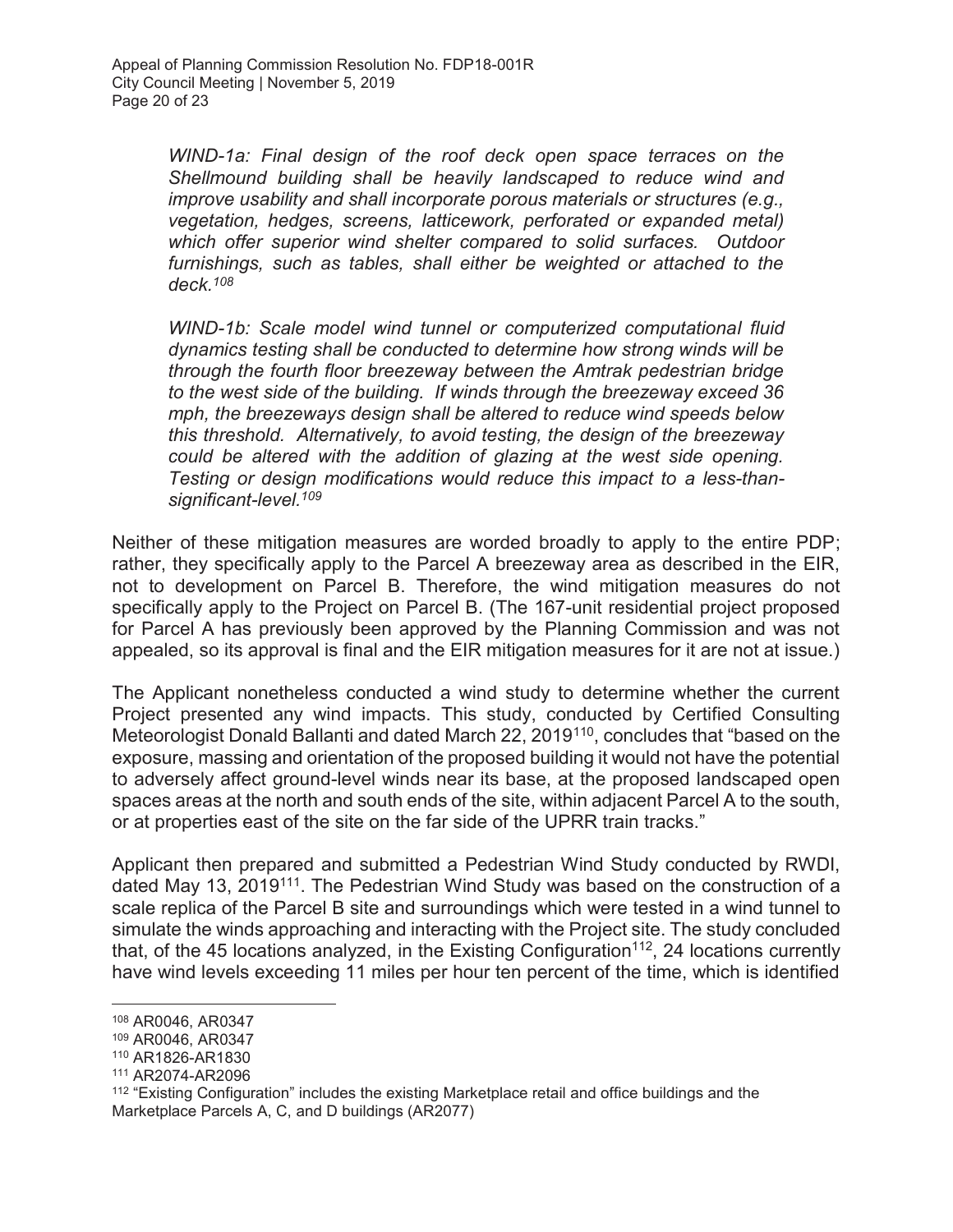in the study as the comfort criterion. With the Existing plus Project Configuration<sup>113</sup>, the number of locations will be reduced to 15; and with the Project plus Cumulative Configuration<sup>114</sup>, the number of locations will be 18. Concerning the significance threshold identified in the EIR of winds exceeding 36 miles per hour, under the Existing Configuration there is one location that meets this condition: location number 44 on the east side of the railroad near the pedestrian bridge tower adjacent to the EmeryStation West building, which has a wind speed of 40 miles per hour. In both the Existing plus Project and the Project plus Cumulative Configurations, no locations exceed 36 miles per hour, and location number 44 is reduced from 40 miles per hour without the Project to 28 miles per hour in both the Existing plus Project and the Project plus Cumulative Configurations. Thus, the wind tunnel analysis concludes that, overall, the Project will improve pedestrian wind comfort conditions, and will not exceed the thresholds of significance identified in the EIR.

The Appellant then submitted a competing wind study conducted by CPP Wind Engineering and Air Quality Consultants (CPP), dated May 29, 2019115, addressing the findings of the RWDI wind tunnel assessment. The CPP study summarizes that the FDP will result in "uncomfortable" wind conditions in the corridor between Parcels A and B, whereas the original PDP building configuration will not. (This is no "corridor" between Parcel A and B in the PDP because the buildings are shown as being connected.<sup>116</sup>) However, at no time does the CPP Wind Study conclude that the Project will cause wind levels to exceed 36 mph. The Applicant has submitted a response letter that includes a review of CPP's study by RWDI<sup>117</sup>. The RWDI review of the CPP study notes that CPP considers only the wind results at a few locations between Parcels A and B and does not compare to baseline conditions.

Regarding traffic and wind impacts, no substantial changes in the proposed Project, or to the circumstances under which the Project will be undertaken, and no new information of substantial importance exists which would require preparation of a subsequent or supplemental EIR. Both the Applicant's and the Appellant's wind studies conclude that the Project will not meet the significance threshold of winds exceeding 36 miles per hour. The Applicant has complied with the condition of approval and the Council's request for a wind study demonstrating that this Project does not have wind impacts. Applicant has also prepared a traffic analysis showing the Project will generate fewer traffic impacts when compared to the PDP.

<sup>113</sup> "Existing plus Project Configuration" includes the Existing Configuration plus the Marketplace Parcel B building (AR2078)

<sup>114</sup> "Project plus Cumulative Configuration" includes the Existing + Project Configuration plus the proposed buildings at Marketplace Parcel F and 5850 Shellmound Way (AR2079) 115 AR2336-AR2350

<sup>116</sup> See approved PDP plans, including site plan on page 5 (AR1098) and Illustrative Bird's Eye View of

Site on page 7 (AR1100).

<sup>117</sup> AR2445-AR2450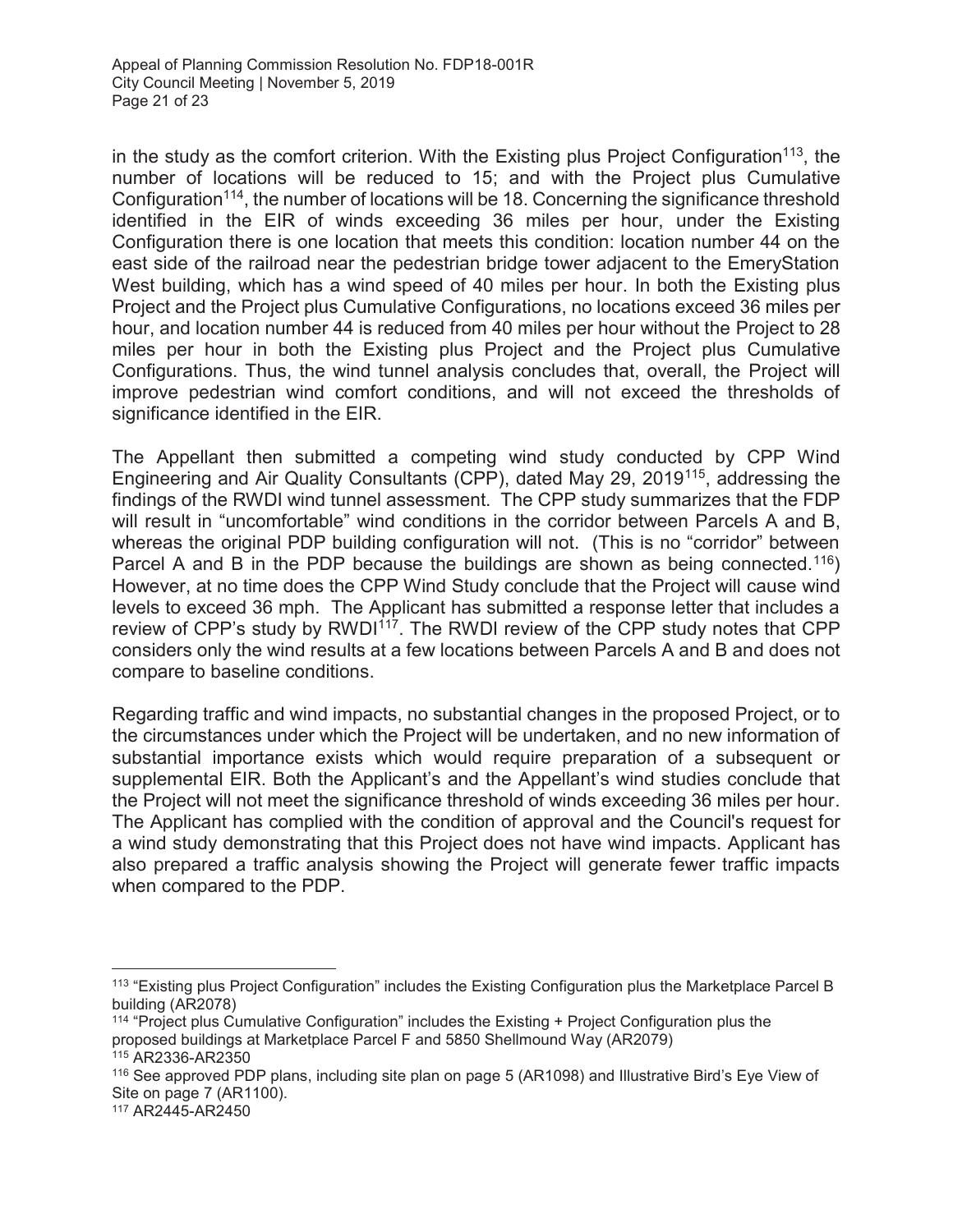Appeal of Planning Commission Resolution No. FDP18-001R City Council Meeting | November 5, 2019 Page 22 of 23

All other impact areas are evaluated in the Environmental Checklist and, as noted, there have been no substantial changes in the proposed Project, or to the circumstances under which the Project will be undertaken, and no new information of substantial importance exists which would require preparation of a subsequent EIR. Compliance with relevant EIR mitigation measures AES 1 is discussed above under "Compliance with Conditions of Approval".

## **FISCAL IMPACT**

As the Project is funded by a private developer, it will have no fiscal impact on the City budget.

## **STAFF COMMUNICATION WITH PUBLIC**

Written notifications of each Planning Commission study session and public hearing for the Marketplace Parcel B FDP project, as well as the October 1, 2019 City Council meeting and the November 5, 2019 City Council public hearing, were sent to both owners and tenants of buildings within 300 feet of the project site, and notices were also published in the Oakland Tribune. In addition, staff has communicated with both the Applicant and the Appellant on this appeal.

#### **CONCLUSION**

Staff recommends that, after holding a public hearing, the City Council provide direction to staff to prepare a resolution to either:

- (1) approve the Planning Commission's action upon finding that all applicable findings have been correctly made and all provisions of the Planning Regulations have been complied with;
- (2) approve the Planning Commission's action but impose additional conditions and/or guarantees as it deems necessary to fulfill the purposes of the Planning Regulations; or
- (3) disapprove the Planning Commission's action upon finding that all applicable findings have not been made or all provisions of the Planning Regulations have not been complied with.

This resolution will be brought back to the Council for action at a future meeting. Pursuant to Planning Regulations Section 9-7.1405(d), the Council may also continue the hearing and request a supplemental report from the Planning Commission.